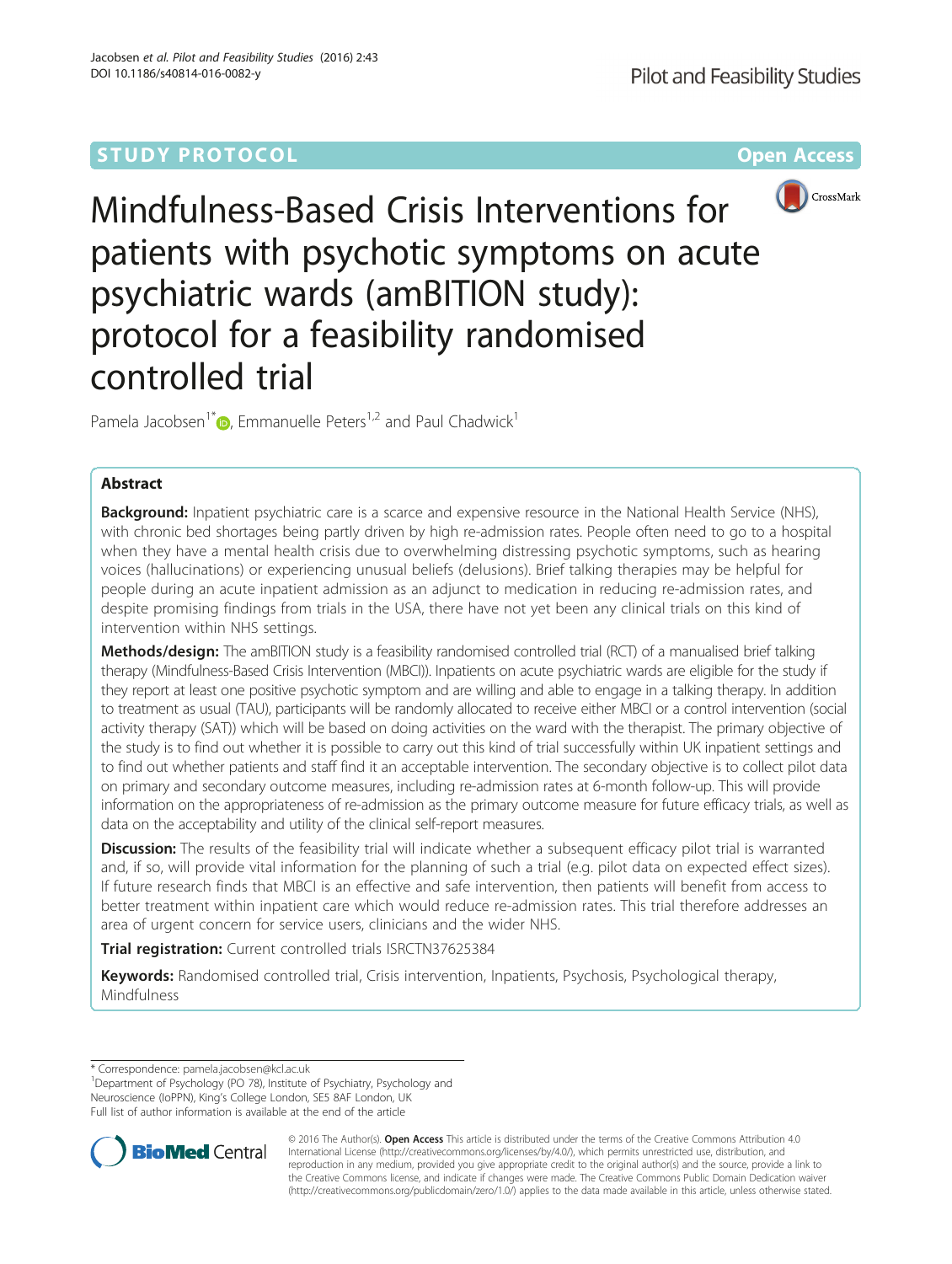## Background

People often need to go to a hospital when they have a mental health crisis due to overwhelming distressing psychotic symptoms, such as hearing voices (hallucinations) or experiencing unusual beliefs (delusions). However, inpatient care is the most costly, and over-subscribed, form of care provided by NHS mental health trusts. Mental health trusts across the United Kingdom (UK) can neither afford, nor physically accommodate, all the patients requiring admissions [[1\]](#page-7-0). Reducing admission rates is therefore an area of urgent priority given on-going bed closures, with a recent study reporting a 62 % reduction in psychiatric beds nationwide from 1988 to 2008 [[2](#page-7-0)]. Psychological interventions are well-established in their efficacy for reducing psychotic symptoms that have not responded adequately to pharmacological intervention [\[3](#page-7-0)]. However, most therapy trials in the UK have been conducted in outpatient settings, with therapy lasting approximately 6 months [[4](#page-7-0)]. There is a dearth of robust evidence for the feasibility and efficacy of brief psychological interventions exclusively within acute inpatient settings. This could be due to unfounded assumptions that inpatients are always too unwell to make use of therapy or that therapy always has to be lengthy to be of any benefit. However, this may represent a missed opportunity to engage patients in psychological therapies at a critical point in the care pathway, using crisis-focused interventions. When people are admitted to a hospital at times of crisis, this can be an ideal time to offer psychological interventions as problematic thoughts, feelings and behaviours are readily accessible and the inpatient setting provides wider support. Two research studies conducted in the USA have investigated brief psychological interventions for inpatients with psychotic symptoms [\[5](#page-7-0), [6](#page-7-0)]. Participants received between one and five individual sessions of an acceptance-based therapy known as acceptance and commitment therapy (ACT). Brief crisis-focused interventions target risk of future relapse and re-admission by seeking to help a person understand how their existing coping strategies have brought them into crisis and to develop skills in alternative coping strategies. ACT interventions aim to increase what is termed psychological flexibility, defined as "the ability to contact the present moment more fully and without needless defence" [\[7](#page-7-0)]. Patients' existing coping strategies are often lacking in psychological flexibility, relying instead heavily on experiential avoidance (i.e. attempts to avoid unwanted thoughts, feelings or sensations) [[8](#page-7-0)]. For example, a study of 50 patients experiencing voices in the context of a psychotic illness found that being less accepting towards internal experiences was positively associated with behavioural attempts to resist voices [[9](#page-7-0)]. For example, people may cope with unpleasant auditory hallucinations by drinking alcohol or using illicit drugs in an attempt to block them out. Someone experiencing persecutory delusions may choose to avoid the anxiety they feel when they go out in public by isolating themselves at home. These behaviours not only stop the person from being able to function normally in their everyday life but also increase the risk of serious self-neglect and readmission. ACT therefore aims to help people to accept symptoms, rather than trying to avoid or eliminate them, and to defuse or step back from them, while promoting behaviours which are consistent with the person's underlying values and goals in life [[7\]](#page-7-0). This acceptance-based approach is also consistent with Chadwick's model of mindfulness for psychosis, in which people are taught skills in relating mindfully to psychotic symptoms, as an alternative to either experiential avoidance or simply getting lost in struggle and rumination [[10\]](#page-7-0).

The two USA studies found that the intervention was successful in reducing re-admission rates at 4 month follow-up. Bach and Hayes reported that the rehospitalisation rate of the ACT group was half that of the treatment as usual (TAU) group (20 vs. 40 % respectively), a statistically significant difference. Gaudiano and Herbert (2006) reported the same trend (28 % ACT vs. 45 % TAU respectively), but these results did not reach statistical significance. It is not yet known whether such brief crisis-focused interventions would translate effectively to NHS inpatient care in the UK. As brief crisisfocused psychological interventions have not been subject to controlled trials in the UK, this study will be a feasibility trial providing valuable data to inform possible later efficacy pilot trials (BrIef Talking therapIes ON wards (amBITION) study). A brief, manualised therapy (Mindfulness-Based Crisis Intervention (MBCI)) will be compared with an active control condition (social activity therapy (SAT)) to help account for non-specific elements of therapy, such as having individual attention from an empathic therapist.

The primary objective of the study is to find out whether it is possible to carry out this kind of trial successfully within inpatient settings and to find out whether patients and staff find it an acceptable intervention. The secondary objective is to collect pilot data on primary and secondary outcome measures.

## Methods/design

## Study design and timeline

This study is a single-centre, parallel-groups, feasibility randomised controlled trial. Trial procedures and the assessment schedule are shown in the study plan (Fig. [1](#page-2-0)). In brief, service use data (re-hospitalisation rate, use of crisis team, relapse rate) will be collected using case note review at 3- and 6-month follow-up. Self-report clinical measures will be taken at baseline, post-therapy and at 3-month (mid-point) and 6-month follow-up after discharge (end-point). The 3-month mid-point follow-up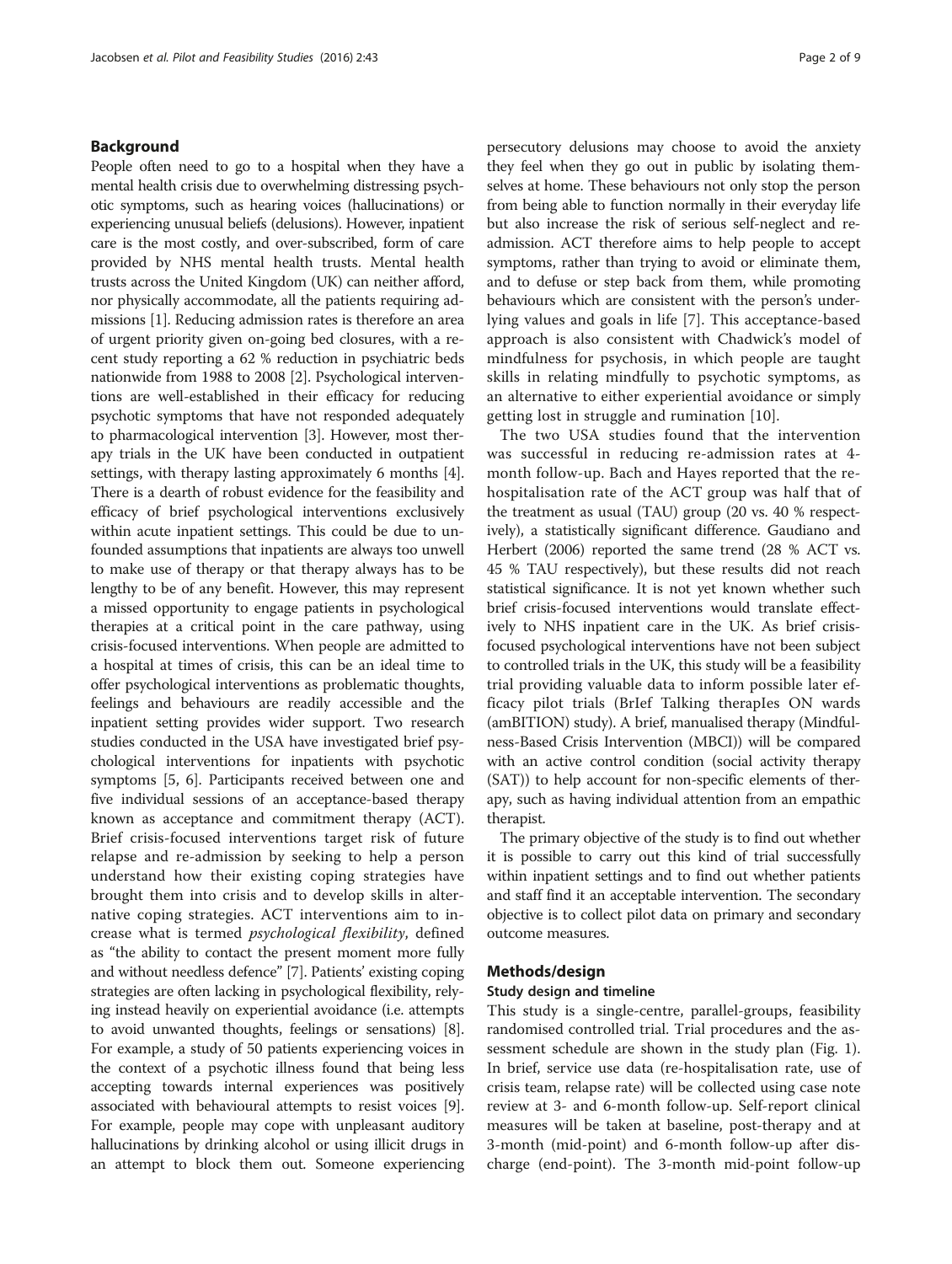<span id="page-2-0"></span>

was included in order to minimise missing data arising from loss to follow-up and to provide more detailed information on symptom change in the short-term after discharge. The service use data will provide information on the appropriateness and sufficiency of re-admission as the primary outcome measure for future efficacy trials or whether an additional primary outcome would be indicated (e.g. relapse rate from case note review). The trial will also provide important data on the acceptability and utility of the self-report clinical measures, for example, whether participants are willing and able to complete the measures and whether they show sensitivity to change over time.

# Study population

## Inclusion criteria

- i) Aged 18 or above
- ii) Current psychiatric inpatient on a working-age adult ward
- iii)Diagnosis of schizophrenia-spectrum disorder or psychotic symptoms in the context of an affective disorder (ICD-10 codes F20-39; [[11\]](#page-7-0))
- iv) Reports at least one current positive psychotic symptom (scores >1 on frequency on self-report symptom scale)
- v) Able to give informed consent to participate in trial, as assessed by consultant psychiatrist/responsible clinician
- vi)Willing and able to engage in psychological therapy

## Exclusion criteria

- i) Established diagnosis of learning disability or major cognitive impairment arising from any underlying medical condition (e.g. head injury, neurological disorder) resulting in significant functional impairment
- ii) Unable to engage in a talking therapy in English or to complete simple written questionnaires in English
- iii) Primary diagnosis of substance misuse
- iv) Lacks capacity to consent to participation in research trial
- v) Unable to take part in individual therapy due to risk of aggression/violence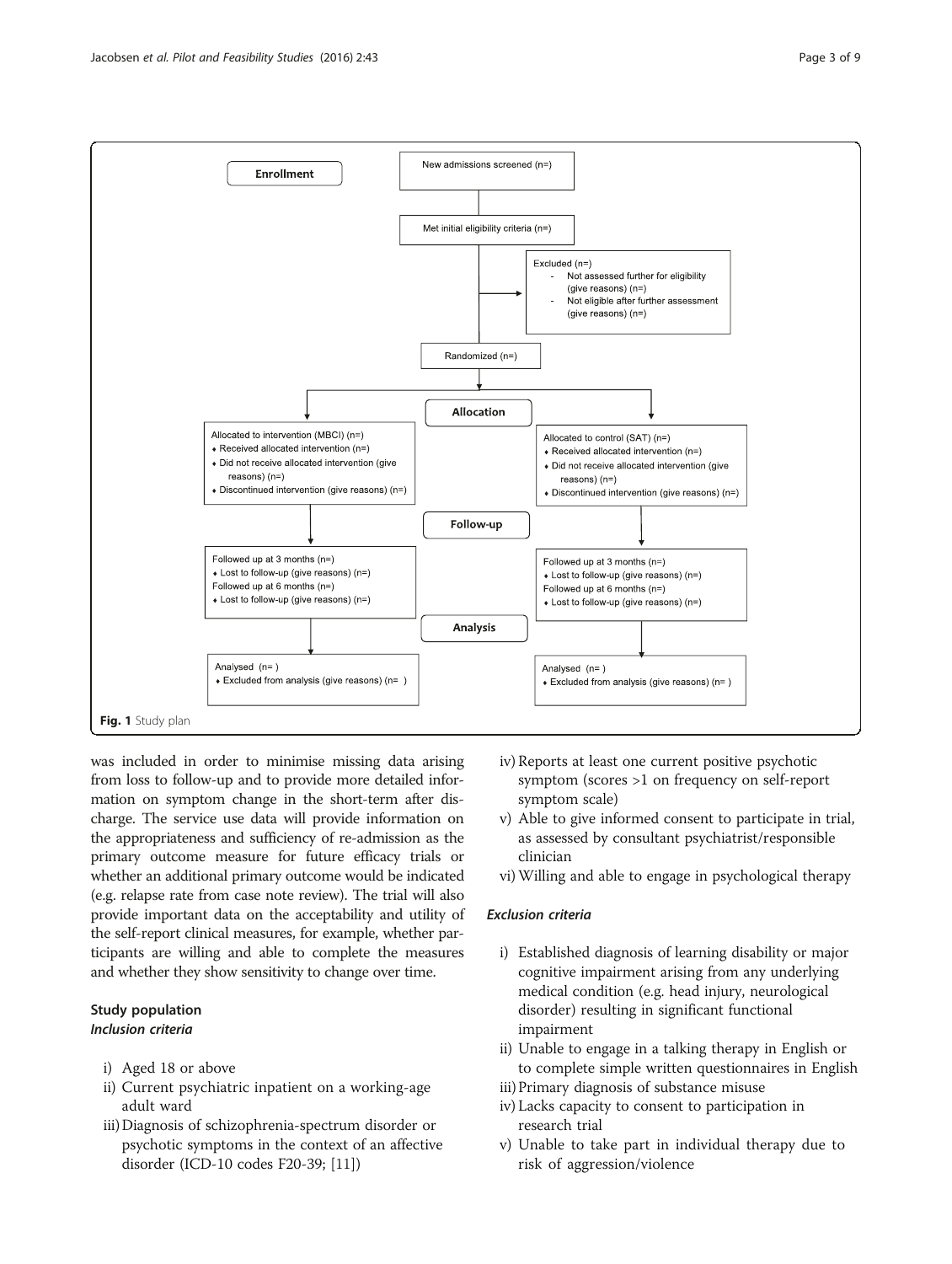vi) Mental state precludes possibility of engaging in a talking therapy, e.g. significant thought disorder

#### Recruitment, randomisation and blinding

Patients will be recruited from acute inpatient psychiatric wards from a large mental health trust in South London, serving a local population of 1.1 million people, with approximately 6000 acute inpatient admissions a year. Potentially eligible patients will be identified by their inpatient care team and will be approached to take part by the researcher with permission of their inpatient Consultant Psychiatrist and primary nurse. Patients may take part in the trial if they are admitted under a section of the Mental Health Act (MHA) so long as they are deemed to have retained capacity to consent to participation in research. Further eligibility screening by reference to electronic clinical notes will be conducted with written consent from patients who have been approached and are potentially interested in participating. Patients will be given a copy of the brief patient leaflet at this point to introduce them to the main aims of the study. Once the researcher has confirmed the patient's eligibility, she will approach the patient again to give them a copy of the full patient information sheet and to talk it over with them and explain the study further. Patients will be given sufficient time (at least until the next day) to read over the information, think it over, ask questions and to discuss their participation with anyone they may wish to (e.g. primary nurse, family member). After giving informed consent, eligible participants will first complete baseline measures and then be randomised using a computerised service at the Kings Clinical Trials Unit (KCTU). Due to the nature of the intervention, blinding of participants and therapist is not possible. The participant's inpatient and community care team will however be blinded to treatment allocation, as far as possible. Conservative measures will be used such as not referring to any content of the therapy sessions in clinical notes and conducting all therapy sessions in a private room on the ward. The two therapies will be referred to by neutral labels in all participant and staff literature (therapy 1 vs. therapy 2) in order to promote equal treatment credibility between the conditions. Block randomisation will be used, with randomly varying block sizes to ensure allocation concealment. As this is a feasibility trial, the primary outcomes relate to feasibility data rather than clinical outcomes. PJ will be primarily responsible for gathering all trial data and will not be blinded to treatment condition, but some follow-up data may also be collected wherever possible by appropriately trained staff independent of the clinical team (e.g. research nurse, postgraduate students). The study will be conducted in line with Good Clinical Practice (GCP) guidelines for clinical trials [\[12](#page-7-0)]. The data management

plan includes standard procedures such as the use of anonymous identification codes.

#### Sample size

A power calculation to determine a sample size is not appropriate for a feasibility trial, as the purpose of the trial is not to establish efficacy. However, the data from this trial could be used to inform a sample size calculation for a later efficacy pilot trial. The target recruitment for this feasibility trial will be  $N = 60$  (30 in each arm). This was determined with reference to existing studies in the field and is consistent with good practice recommendations for feasibility/pilot studies [[13, 14\]](#page-8-0).

#### Description of therapies

Therapy sessions in both conditions will be delivered on an individual basis in a private room on an inpatient ward. The trial therapist in both conditions will be PJ, who is a Clinical Psychologist registered with the UK Health and Care Professions Council (HCPC) and has expertise in cognitive behavioural therapy for psychosis (CBTp) and mindfulness interventions as well as experience of working in acute settings. Although not matched on a case by case basis, therapy sessions in both conditions will range from one to five sessions, depending on length of admission, with the frequency of sessions adjusted as needed between a minimum of weekly and maximum of daily. All sessions will follow a stand-alone, self-contained format in order to accommodate unpredictable lengths of stay and unexpected discharges. Participants in the trial will continue to receive treatment as usual (TAU) both during their inpatient admission and post-discharge. In practice, this may include medication, attendance at activity and/or therapy groups, individual therapy sessions and family therapy sessions.

## Mindfulness-Based Crisis Interventions (MBCI)—experimental intervention

MBCI was developed in line with the model of mindfulness for psychosis proposed by Chadwick [[10](#page-7-0)]. People who experience positive psychotic symptoms (e.g. voices, paranoid thoughts) often respond by trying to avoid experiences (experiential avoidance) or at the other end of the spectrum, by getting lost in engaging with them (rumination, confrontation). Mindfulness offers an alternative way of responding, with acceptance and non-judgemental awareness in each moment, allowing psychotic symptoms to move in and out of awareness without the person getting caught up in struggling against them. The treatment protocol for the current trial was adapted for use within an acute crisis setting, partly based on PJ's clinical experience of working within inpatient settings and in consultation with ACT experts in the USA, including the lead author of one of the key inpatient trials [[6\]](#page-7-0).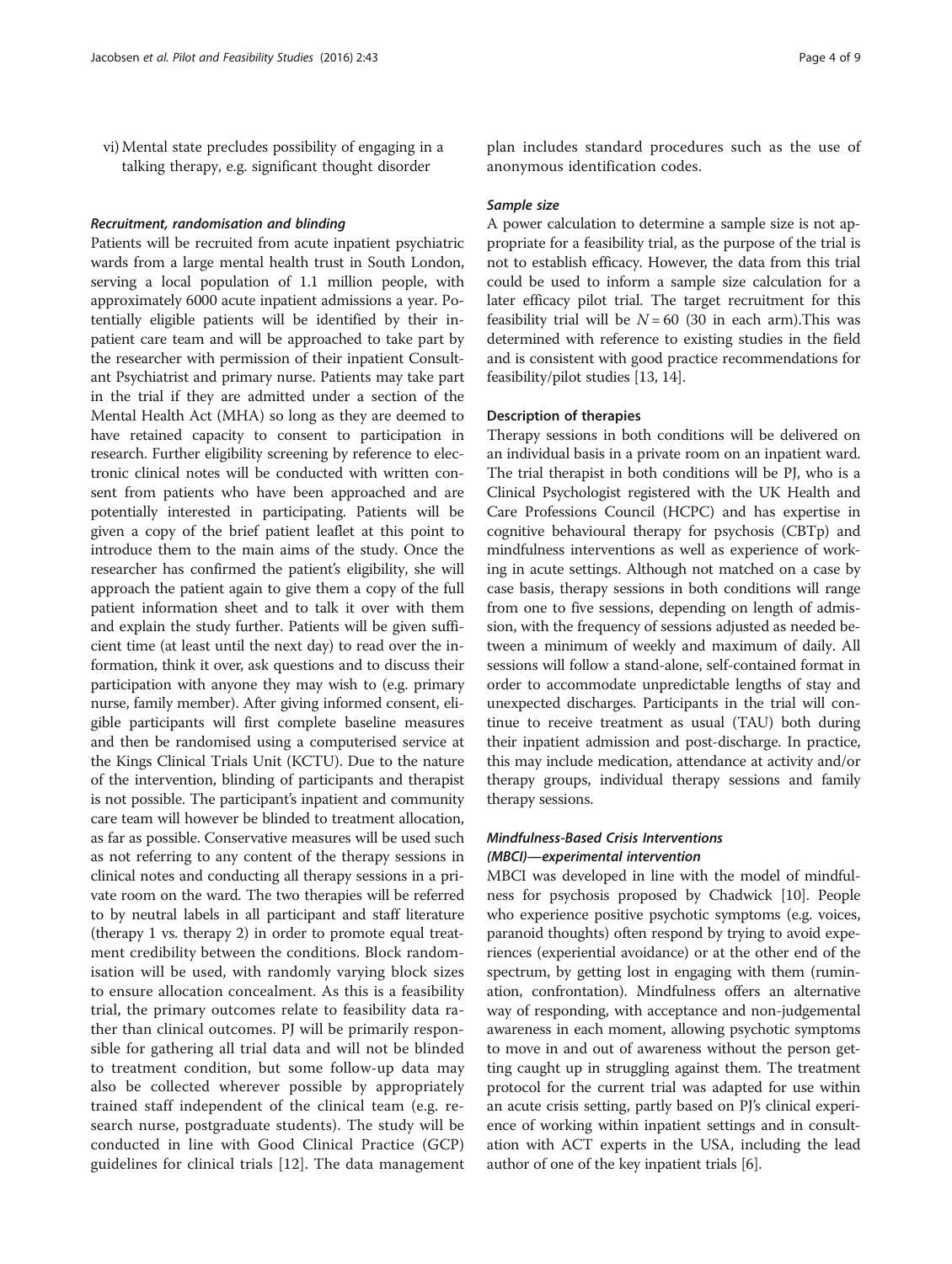There are three key components to be included in each session:

- i. Developing mindfulness skills (guided practice)
- ii. Making sense of crisis using mindfulness model
- iii. Identifying values and setting goals

A typical session will start with a 5-min mindfulness practice, including frequent guidance that includes reference to psychotic experience and uses everyday, concrete language. The therapist will then move on to developing a collaborative understanding with the participant of what has brought them to a hospital on this occasion, focussing on how they usually try to cope with difficult voices, thoughts, feelings and experiences and how well these strategies are working for them. Given the time constraints, therapists will share a formulation and example strategies (following Chadwick [[10](#page-7-0)]), asking the participant to connect with and provide examples of his or her own habitual reactions. In line with the formulation, the therapist will highlight the participant's attempts to either block out, suppress or otherwise escape from unwanted internal experiences or reactions that mean getting caught up in struggling with internal experiences (rumination, fighting). Mindfulness is located as a middle way between these two reactive styles. Finally, the therapist will work with the participant to identify their values (e.g. family, work, health, society) and discuss specific behavioural goals consistent with these values. Participants are then helped to set a small, achievable goal for homework at the end of each session which can be reviewed at the beginning of next session, where possible. In preparation for discharge, longer-term goals can also be identified (e.g. starting a college course) and will be shared with the community care team at the end of therapy, to act as a bridge to carrying on the recovery process in the community.

## Social activity therapy (SAT)—control intervention

This control condition is taken from the PICASSO trial of CBTp for people with psychosis and a history of violence and was conducted partly on inpatient wards [[15](#page-8-0)]. SAT involves collaboratively working with the participant to identify activities they enjoy and which they can engage in during sessions and between sessions as they wish (e.g. board games, puzzles). The aim is to provide a supportive environment with a therapist using non-specific aspects of therapy (e.g. agenda setting, collaboration, feedback, empathy). The therapist aims to keep the sessions activity focussed and to be supportive, collaborative and empathic without employing any therapy techniques specific to any model of therapy, including CBTp or mindfulness-based therapies.

### Treatment fidelity

The trial therapist will receive regular supervision from an independent clinical supervisor with expertise in acute care and mindfulness-based approaches. Therapy sessions will be audio-taped with participant consent (the proportion of participants who consent to audio-recording will also be recorded and reported as part of the trial outcomes). A sample of therapy sessions will be assessed by a blinded and independent rater for therapy fidelity. An adherence and competency scale for the trial has been developed for this purpose, based on existing scales from other therapy trials [\[15](#page-8-0)–[17\]](#page-8-0) and relevant theoretical papers and therapy manuals [\[7](#page-7-0), [10](#page-7-0), [18\]](#page-8-0).

#### Outcome measures

## Primary objective—feasibility/acceptability data

- 1) Number of eligible participants identified over study period
- 2) Total numbers recruited into trial and recruitment rate (benchmark of 80 % of target)
- 3) Proportion of participants who drop out during the intervention stage
- 4) Range and average number of sessions completed (including number of sessions attended as a proportion of those offered)
- 5) Reasons for participants dropping out during the intervention stage
- 6) Number lost to follow-up and reasons (benchmark of less than 20 % to be set in line with previous studies)
- 7) Any unexpected adverse effects of participating in the trial

#### Qualitative data on acceptability

- 1) Participant feedback on trial procedures, randomisation and credibility of two therapies
- 2) Staff feedback on trial procedures, recruitment strategies and blinding procedures

At the end of the study, participants will be asked if they are willing to give feedback on trial procedures and therapy by way of a follow-up interview or focus group. Participation will be optional. The feedback interviews/ focus groups will be conducted by an appropriately trained service user researcher. Staff from the inpatient units where patients were recruited will also be invited to give feedback on the trial via interview or focus group and will be asked to give informed written consent. Interviews and focus groups will be audio-recorded, with written consent from all participants. Qualitative data will be analysed using thematic analysis [\[19](#page-8-0)], which is a commonly used approach within applied health research.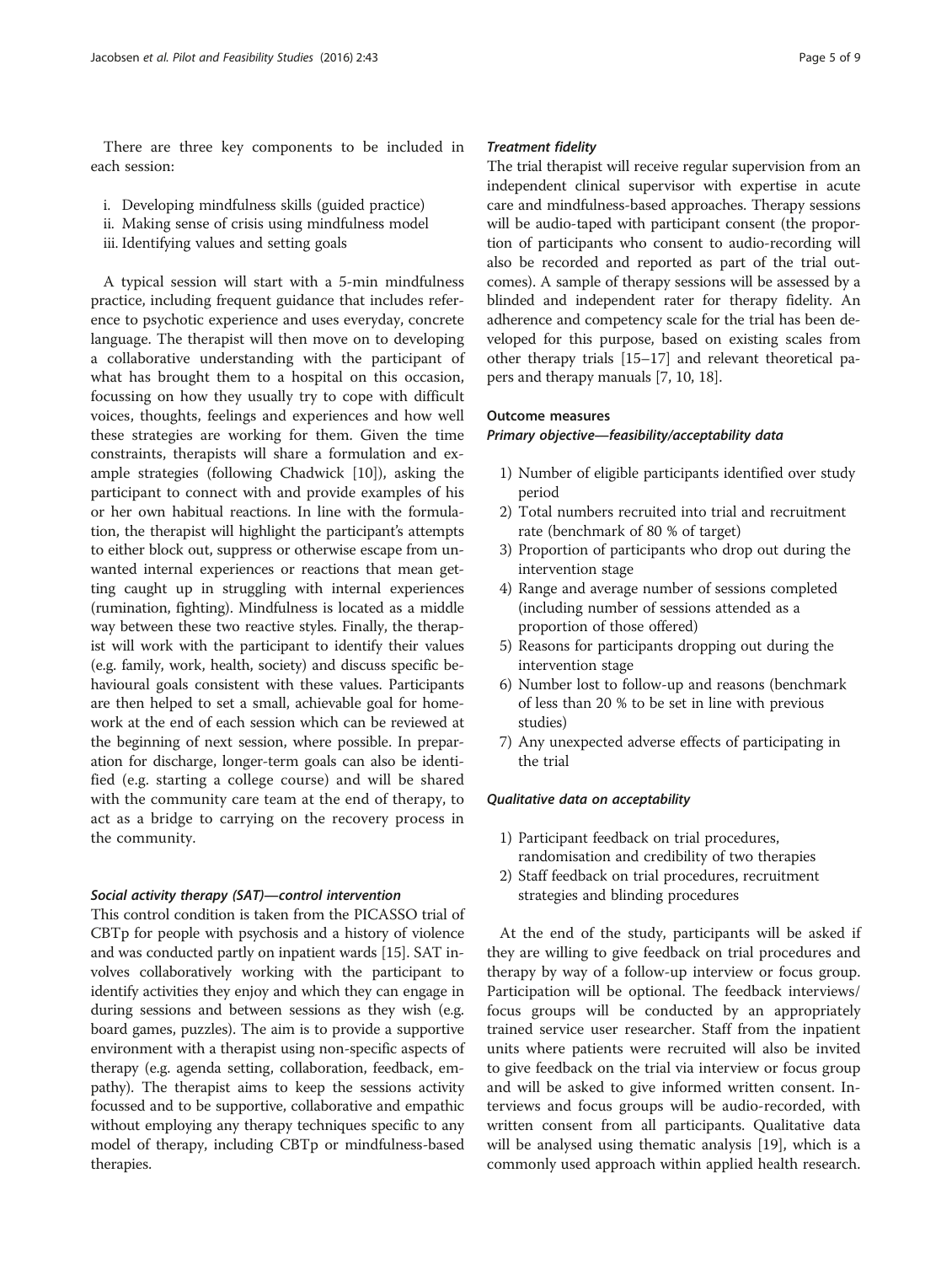## Secondary objective—pilot data

Pilot outcome measures (service use and clinical measures) will be collected, as detailed in Table 1. A costeffectiveness analysis of the intervention is outside the scope of this feasibility study; however, the service-use data collected would be relevant to the future assessment of economic costs. This is in addition to data on therapy costs which will be collected, such as the average number of sessions received per participant.

## Description of clinical measures

## 1) Therapy credibility

Immediately after randomisation, participants will be read a brief description of the therapy they have been assigned to. They will then be asked to rate on a scale from 0 (not helpful at all) to 10 (extremely helpful) how helpful they think this therapy sounds.

2) Stress bubbles

The use of within-session measures can be helpful in measuring change in brief interventions, by capturing small shifts in key processes that may occur over the course of a therapy session. Stress bubbles are a form of visual analogue scale, with six bubbles gradually increasing in size from "not at all" (1) to "extremely" (6). Respondents rate three items

### Table 1 Summary of outcome measures

| Pilot data-inpatient/crisis service use                                                  |                                                                                                              |             |                                                                      |
|------------------------------------------------------------------------------------------|--------------------------------------------------------------------------------------------------------------|-------------|----------------------------------------------------------------------|
| Outcome                                                                                  |                                                                                                              | Method      | Time period                                                          |
| Primary outcome:                                                                         |                                                                                                              |             |                                                                      |
| 1) Re-hospitalisation (≥1 OBD)                                                           |                                                                                                              |             | Clinical notes Discharge-3- and 6-month follow-up                    |
| Secondary outcomes:                                                                      |                                                                                                              |             |                                                                      |
| 2) Time to re-admission (days)                                                           |                                                                                                              |             | Clinical notes Discharge-3- and 6-month follow-up                    |
| 3) Total number of OBDs                                                                  |                                                                                                              |             | Clinical notes Discharge-3- and 6-month follow-up                    |
| 4) Episodes of care with crisis/home treatment team                                      |                                                                                                              |             | Clinical notes Discharge-3- and 6-month follow-up                    |
| 5) Contact with CMHT (number of meetings/contact with CMHT including care co-ordinator)  |                                                                                                              |             | Clinical notes Discharge-3- and 6-month follow-up                    |
| 6) Reference to therapy goal which was shared with team                                  |                                                                                                              |             | Clinical notes Discharge-3- and 6-month follow-up                    |
| 7) Relapse rate                                                                          |                                                                                                              |             | Clinical notes Discharge-3- and 6-month follow-up                    |
| Pilot data-clinical measures                                                             |                                                                                                              |             |                                                                      |
| Construct assessed                                                                       | Ouestionnaire                                                                                                | Method      | Time points                                                          |
| Credibility of therapy                                                                   | 1) Therapy credibility                                                                                       | Self-report | Baseline only (immediately<br>post-randomisation)                    |
| In the moment rating of stress and interference<br>from symptoms and hope for the future | 2) Stress bubbles                                                                                            | Self-report | At the beginning and end of every<br>therapy session                 |
| Frequency, distress and believability of most<br>distressing symptom                     | 3) Self-ratings of psychotic symptoms<br>(based on Bach and Hayes, 2002;<br>Gaudiano and Herbert, 2006)      | Self-report | Baseline, end of therapy, 3-month<br>mid-point and 6-month follow-up |
| Mood-depression, anxiety and stress                                                      | 4) DASS-21<br>(Depression, Anxiety and Stress Scale;<br>Lovibond and Lovibond, 1995)                         | Self-report | Baseline, end of therapy, 3-month<br>mid-point and 6-month follow-up |
| Self-defined recovery                                                                    | 5) OPR<br>(Questionnaire about the Process of<br>Recovery; Neil et al 2009)                                  | Self-report | Baseline, end of therapy, 3-month<br>mid-point and 6-month follow-up |
| Voices (incl. frequency, distress, interference<br>and compliance)                       | 6) HPSVO<br>(Hamilton Program for Schizophrenia<br>Voices Questionnaire; Van Lieshout and<br>Goldberg, 2007) | Self-report | Baseline, end of therapy, 3-month<br>mid-point and 6-month follow-up |
| Mindfulness                                                                              | 7) SMQ<br>(Southampton Mindfulness Questionnaire;<br>Chadwick et al, 2008)                                   | Self-report | Baseline, end of therapy, 3-month<br>mid-point and 6-month follow-up |

OBD occupied bed day, CMHT community mental health team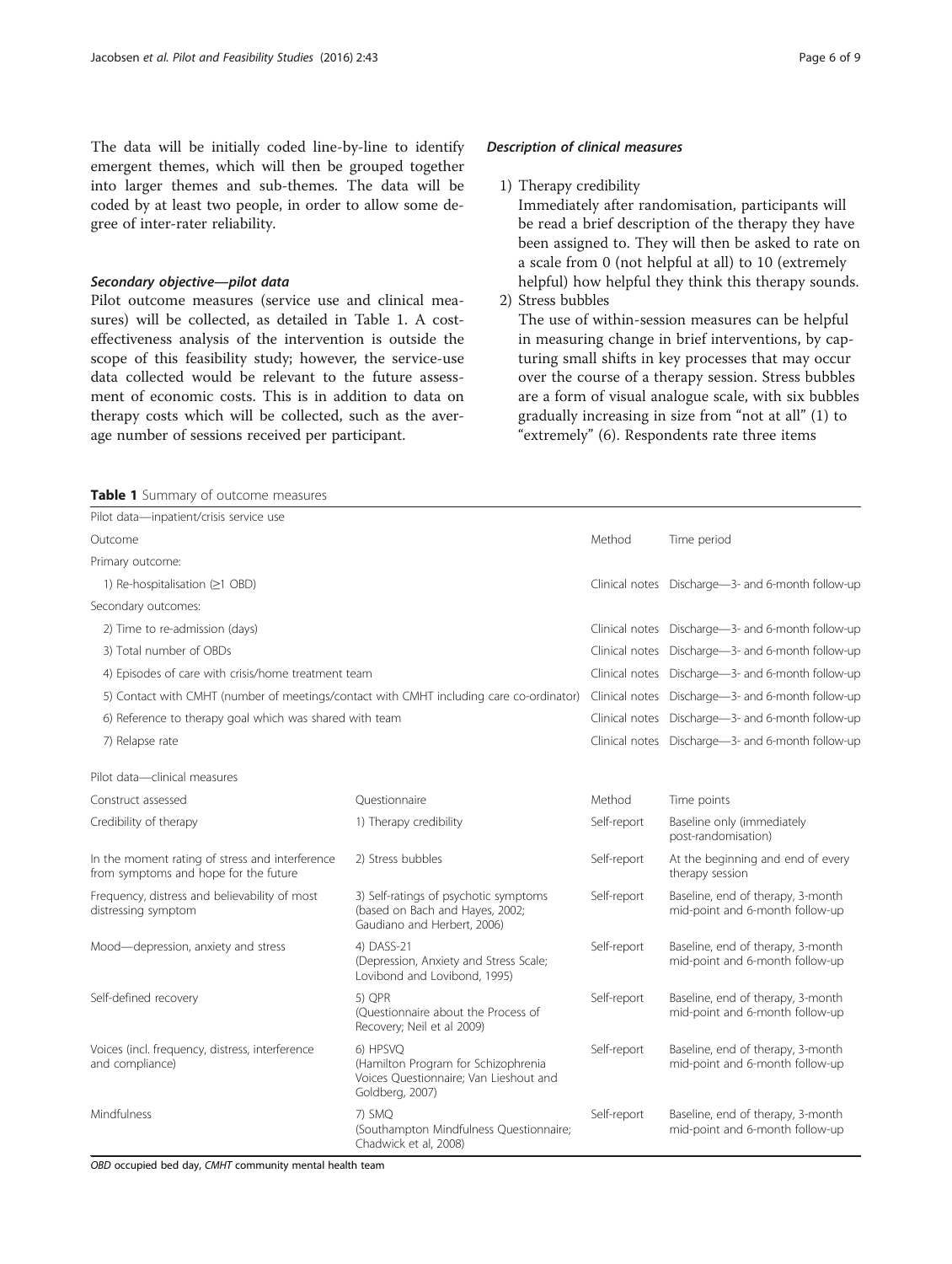(stress, interference from symptoms and hope for the future) at the beginning and end of every session. These unpublished scales have been successfully used in a previous study of mindfulness interventions for psychosis [[20\]](#page-8-0).

- 3) Self-ratings of psychotic symptoms This is a self-report scale which asks respondents to rate their psychotic symptoms (voices and/or distressing beliefs) on a scale of 1–7 (frequency) and 0–10 (distress and believability). These scales were used in the ACT inpatient trials [\[5](#page-7-0), [6](#page-7-0)] and were found to be easy for participants to complete and showed sensitivity to change over time.
- 4) Depression, Anxiety and Stress Scales (DASS-21) [\[21\]](#page-8-0) The DASS-21 is a short-form version of the original 42-item DASS comprising seven items on each of the three sub-scales for depression, anxiety and stress. It is a self-report scale with respondents scoring each item on a four-point scale from 0 (never) to 3 (almost always). The DASS-21 has been well-validated in both clinical [[22\]](#page-8-0) and nonclinical samples [[23](#page-8-0)]. The DASS-21 is particularly suitable for this study, being relatively quick and easy to complete, and has been shown to have good internal consistency and convergent validity in an acute psychiatric population [\[24](#page-8-0)] and is suitable for use with people experiencing psychotic symptoms [\[25](#page-8-0)].
- 5) Questionnaire about the Process of Recovery (QPR) [[26\]](#page-8-0)

The QPR is a 22-item self-report measure based on service user accounts of the process of recovery from psychosis. It has two sub-scales assessing both intrapersonal and interpersonal processes in recovery. Each item is rated on a five-point scale from 0 (disagree strongly) to 4 (agree strongly). Neil et al. [\[26](#page-8-0)] report that the scale has good internal consistency, construct validity and reliability.

6) Hamilton Program for Schizophrenia Voices Questionnaire (HPSVQ) [\[27](#page-8-0)]

The HPSVQ is a 13-item self-report measure in which respondent rate the first nine items on a five-point Likert scale from zero (lowest severity) to four (highest severity). The total score of these nine items is intended to indicate the severity of auditory verbal hallucinations and includes items on frequency, distress and interference with daily activities. There are an additional four qualitative items, not included for the purposes of this study. Kim et al. [\[28](#page-8-0)] reported high test-retest reliability and good convergent validity with established clinician-rated scales (PSYRATS-AH [[29\]](#page-8-0); PANSS [[30](#page-8-0)]) when used in a clinical sample of people with a diagnosis of schizophrenia.

7) Southampton Mindfulness Questionnaire (SMQ) [\[31\]](#page-8-0) The SMQ is a 16-item self-report measure designed to assess mindfulness of difficult thoughts and images. Each item is scored on a seven-point scale ranging from 0 (totally agree) to 6 (disagree totally). The SMQ has been validated in a clinical sample of people experiencing distressing psychotic symptoms. Chadwick et al. [\[31](#page-8-0)] report that the SMQ has good internal reliability and shows convergent reliability with other established mindfulness scales (e.g. MAAS; [\[32](#page-8-0)]).

#### Service user involvement

Service user involvement has been the key to the development of the trial protocol through consultation with local groups. Service users who have been consulted have supported the aims of the trial enthusiastically because they report feeling the provision of talking therapies on inpatient units is a very neglected and under-researched part of mental health care. A Service User Advisory Group (SUAG) has also been convened for the purposes of providing further consultation over the course of the study. Members of the SUAG will provide input to the Trial Steering Committee (TSC), in addition to taking the lead on carrying out feedback interviews and running focus groups with participants after the trial has ended.

### Analysis plan

Descriptive statistics will be reported for the key outcomes on the feasibility data (including mean averages, standard deviations and ranges where appropriate). Flow through the trial will also be presented in a standard CONSORT diagram, showing number approached to participate, number randomised, drop-outs before the end of treatment and numbers retained in the trial at 3- and 6 month follow-up. Pilot data on the primary outcome of re-hospitalisation at 6-month follow-up will be analysed using survival analysis. The proportion  $n$  (%) of patients readmitted at 3 and 6 months will be reported, with the difference in time to re-admission between intervention and control groups being formally compared using Kaplan-Meier/Log rank survival analysis. Odds ratios with 95 % confidence intervals will be calculated and used to provide an indicator of measurement precision. This will help provide information on the appropriateness of re-admission as the primary outcome measure for future trials. In order to provide data for future sample size calculations, pilot data on clinical measures will be analysed using the general linear model, co-varying for baseline score and treatment condition. All analyses will be done on an intention-to-treat principle, in consultation with the KCTU. As this is a feasibility study, it is not powered to detect treatment efficacy and accordingly all hypothesis testing should be treated as preliminary and interpreted with caution.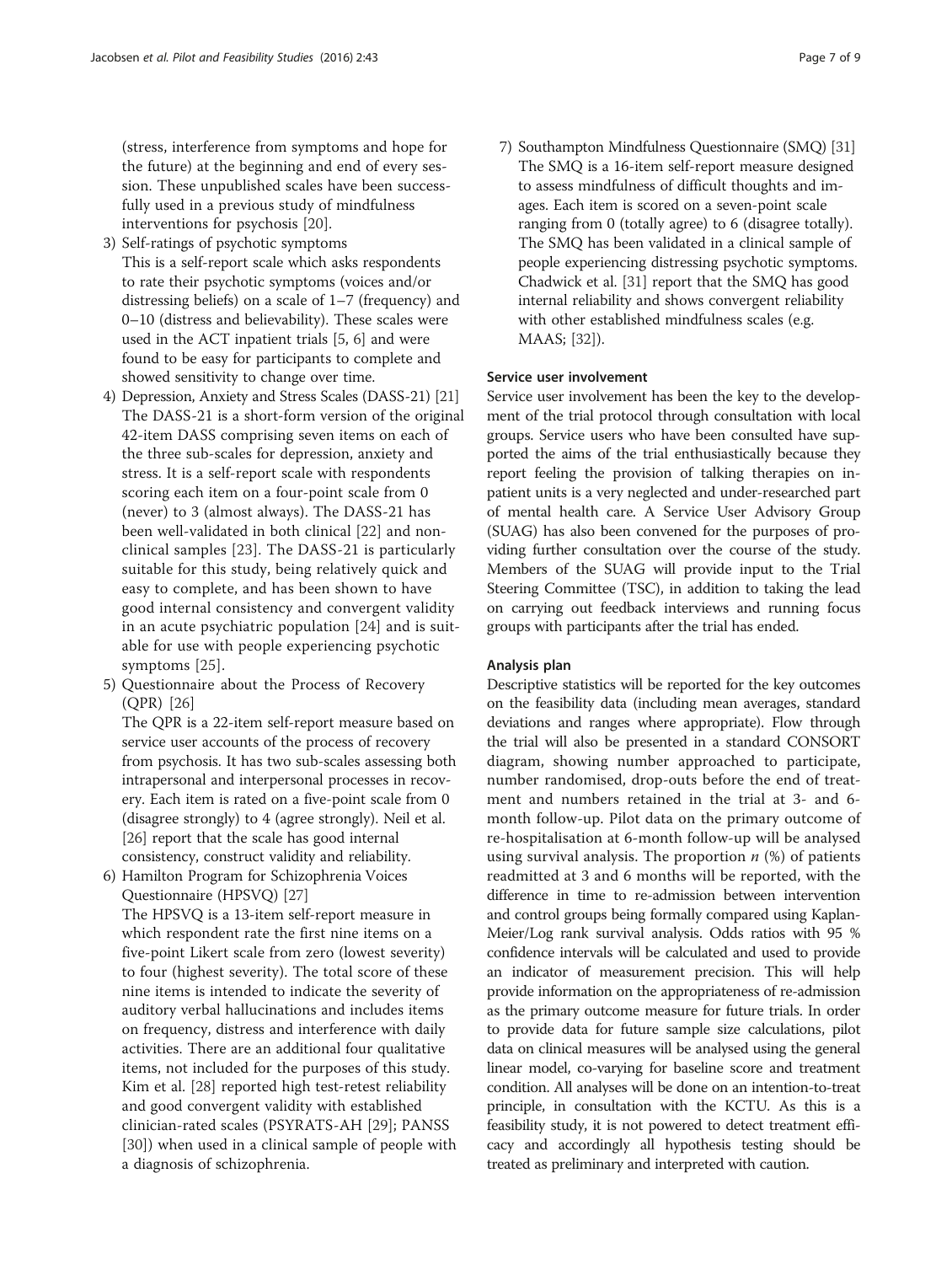## <span id="page-7-0"></span>**Discussion**

This protocol describes the first RCT of a brief talking therapy for psychosis (MBCI) designed specifically for delivery in acute inpatient settings in the UK. It builds on encouraging pilot trials from the USA which indicate that brief ACT interventions during inpatient admissions may help people to stay out of hospital for longer after discharge [5, 6]. Service users consistently report they do not have good enough access to talking therapies during inpatient admissions, although this is something they rate as a high priority [\[33, 34](#page-8-0)]. This research proposal therefore addresses an area of urgent concern for service users, as well an area of clinical and economic concern for the NHS, given the high cost of inpatient care. The so-called bed crisis in UK psychiatric acute care has been well-publicised recently and unfortunately shows no signs of abating. This crisis has led the Royal College of Psychiatrists to establish an independent Commission to review the provision of acute inpatient psychiatric care for adults in the UK, in response to widespread concern about whether there are sufficient beds available [[35](#page-8-0)]. Providing high-quality care during an inpatient admission may help to reduce the demand for inpatient beds by reducing re-admissions rates. As well as the economic costs of "failed" discharges leading to rapid re-admission, there is of course a great personal and social cost to such failures in mental health care. Service users often report a psychiatric admission as a highly distressing, disruptive and stigmatising experience and one to be avoided at all cost [[36](#page-8-0)].

## Conclusion

In summary, the results of this feasibility trial will indicate whether a subsequent efficacy pilot RCT is warranted and, if so, will provide vital information for the planning of such a trial. If future research finds that MBCI is an effective and safe intervention, then patients will benefit from access to better treatment within inpatient care which could help them stay out of hospital for longer after discharge. This would also help NHS mental health trusts to deliver more cost-effective inpatient care as savings would be made over the longer-term due to reduced service use by patients.

#### Trial status

## In preparation.

#### Abbreviations

ACT, acceptance and commitment therapy; CBTp, cognitive behavioural therapy for psychosis; CMHT, community mental health team; DASS-21, Depression, Anxiety and Stress Scales-21; HCPC, Health and Care Professions Council; HPSVQ, Hamilton Program for Schizophrenia Voices Questionnaire; ICD-10, International Statistical Classification of Diseases and Related Health Problems, tenth edition; KCTU, King's Clinical Trials Unit; MBCI, Mindfulness-Based Crisis Interventions; MHA, Mental Health Act; NHS, National Health Service; PANSS, Positive and Negative Syndrome Scale; PSYRATS-AH, Psychotic Symptom Rating Scales—Auditory Hallucinations; RCPsych, Royal College of Psychiatrists; RCT, randomised controlled trial; REC, Research Ethics Committee;

SAT, social activity therapy; SMQ, Southampton Mindfulness Questionnaire; SUAG, Service User Advisory Group; TAU, treatment as usual; TSC, Trial Steering Committee; UK, United Kingdom; QPR, Questionnaire about the Process of Recovery

#### Acknowledgements

We are very grateful to Brandon Gaudiano and his colleagues at Butler Hospital, Providence, RI, for their expert help and advice in developing the trial protocol. This report is an independent research supported by the National Institute for Health Research (Doctoral Research Fellowship, Dr. Pamela Jacobsen, DRF-2014-07-003). The views expressed in this publication are those of the authors and not necessarily those of the NHS, the National Institute for Health Research or the Department of Health.

#### Authors' contributions

All authors participated in the design of the trial. PJ wrote the manuscript, and all authors read and approved the final manuscript.

#### Competing interests

The authors declare that they have no competing interests.

#### Ethics approval and consent to participate

Ethical approval for the study was given by the London-Camberwell St Giles Research Ethics Committee (REC reference number: 15/LO/1338). This ethics committee is part of the UK Health Departments' Research Ethics Service. This service functions to protect the rights, safety, dignity and well-being of research participants whilst facilitating and promoting ethical research of potential benefit to participants, science and society.

#### Author details

<sup>1</sup>Department of Psychology (PO 78), Institute of Psychiatry, Psychology and Neuroscience (IoPPN), King's College London, SE5 8AF London, UK. <sup>2</sup>NIHR Biomedical Research Centre for Mental Health, South London and Maudsley NHS Foundation Trust, London, UK.

#### Received: 28 October 2015 Accepted: 9 June 2016 Published online: 05 August 2016

#### References

- 1. Hollander D, Slater MS. 'Sorry, no beds': a problem for acute psychiatric admissions. Psychiatrist. 1994;18(9):532–4.
- 2. Keown P, Weich S, Bhui KS, Scott J. Association between provision of mental illness beds and rate of involuntary admissions in the NHS in England 1988-2008: ecological study. BMJ. 2011;343:d3736.
- 3. Wykes T, Steel C, Everitt B, Tarrier N. Cognitive behavior therapy for schizophrenia: effect sizes, clinical models, and methodological rigor. Schizophr Bull. 2008;34(3):523–37.
- 4. NICE. Psychosis and schizophrenia in adults: treatment and management; NICE guidelines CG178. 2014.
- 5. Bach P, Hayes SC. The use of acceptance and commitment therapy to prevent the rehospitalization of psychotic patients: a randomized controlled trial. J Consult Clin Psych. 2002;70(5):1129–39.
- 6. Gaudiano BA, Herbert JD. Acute treatment of inpatients with psychotic symptoms using acceptance and commitment therapy: pilot results. Behav Res Ther. 2006;44(3):415–37.
- 7. Hayes SC, Strosahl KD, Wilson KG. Acceptance and commitment therapy: the process and practice of mindful change. 2nd ed. New York: Guilford Press; 2011.
- 8. Bach P. Acceptance and commitment therapy for psychosis: applying acceptance and mindfulness in the context of an inpatient hospitalization. In: Incorporating acceptance and mindfulness into the treatment of psychosis: current trends and future directions. New York, NY: Oxford University Press; US; 2015. p. 57–80.
- 9. Morris EM, Garety P, Peters E. Psychological flexibility and nonjudgemental acceptance in voice hearers: relationships with omnipotence and distress. Aust Nz J Psychiat. 2014;48(12):1150–62.
- 10. Chadwick P. Person-based cognitive therapy for distressing psychosis. Chichester, UK: Wiley; 2006.
- 11. Organization WH. International statistical classification of diseases and related health problems. 10th ed. Geneva: World Health Organization; 2010.
- 12. MHRA. Good clinical practice guide. London: The Stationery Office; 2012.